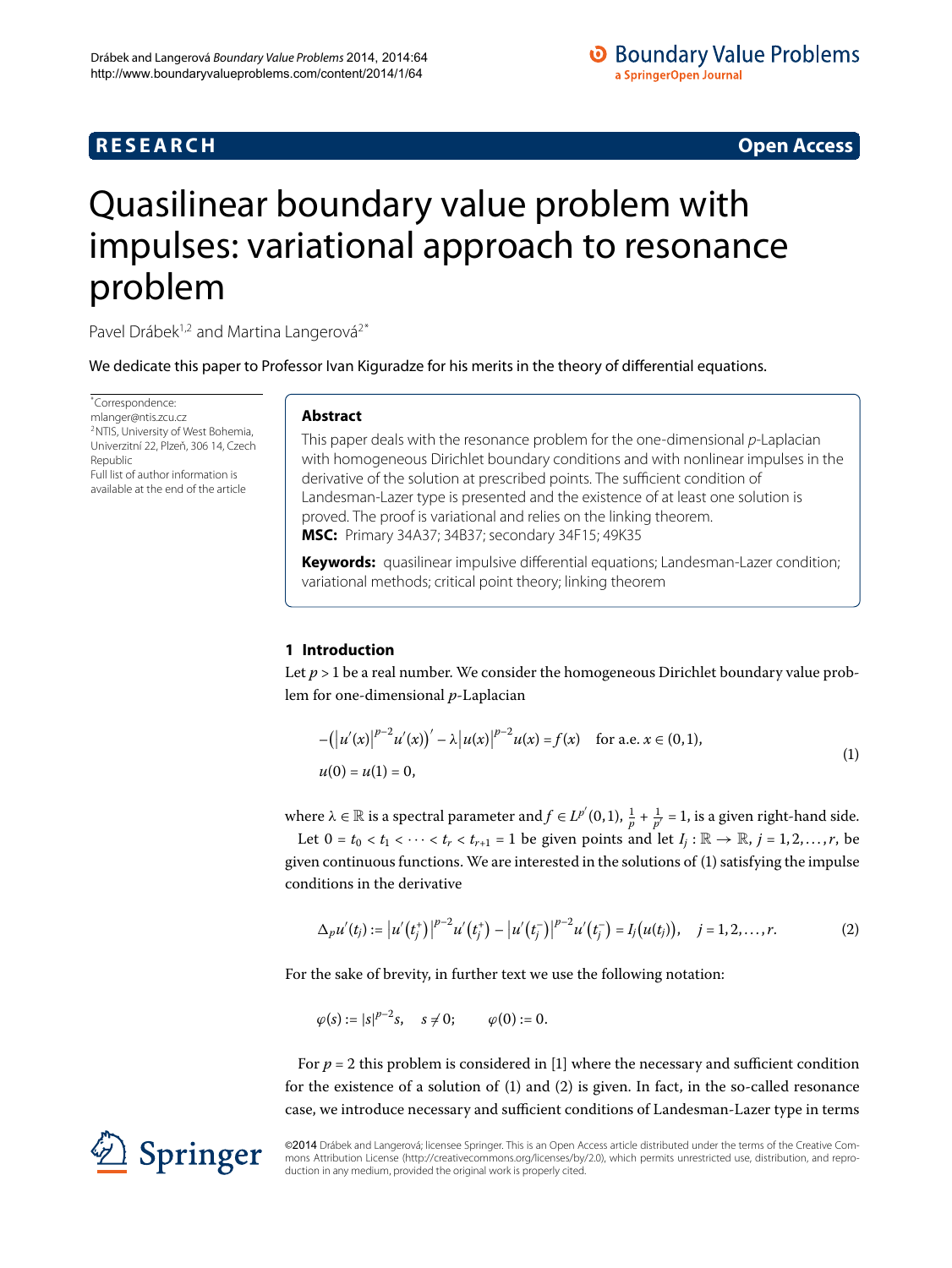of the impulse functions  $I_i$ ,  $j = 1, 2, ..., r$ , and the right-hand side f. They generalize the Fredholm alternative for linear problem (1) with  $p = 2$ .

In this paper we focus on a quasilinear equation with  $p \neq 2$  and look just for sufficient conditions. We point out that there are principal differences between the linear case  $(p = 2)$ and the nonlinear case ( $p \neq 2$ ). In the linear case, we could benefit from the Hilbert structure of an abstract formulation of the problem. It could be treated using the topological degree as a nonlinear compact perturbation of a linear operator. However, in the nonlinear case, completely different approach must be chosen in the resonance case. Our variational proof relies on the linking theorem (see  $[2]$  $[2]$ ), but we have to work in a Banach space since the Hilbert structure is not suitable for the case  $p \neq 2$ .

It is known that the eigenvalues of

<span id="page-1-1"></span>
$$
-(\varphi(u'(x)))' - \lambda \varphi(u(x)) = 0,
$$
  
 
$$
u(0) = u(1) = 0
$$
 (3)

are simple and form an unbounded increasing sequence  $\{\lambda_n\}$  whose eigenspaces are spanned by functions  $\{\phi_n(x)\}\subset W_0^{1,p}(0,1)\cap C^1[0,1]$  such that  $\phi_n$  has  $n-1$  evenly spaced zeros in  $(0, 1)$ ,  $\|\phi_n\|_{L^p(0,1)} = 1$ , and  $\phi'_n(0) > 0$ . The reader is invited to see [\[](#page-13-3)3, p.388], [4, p.780] or [5, pp.272-275] for further details. See also Example 1 below for more explicit form of *λ<sup>n</sup>* and *φn*.

<span id="page-1-0"></span>Let  $\lambda \neq \lambda_n$ ,  $n = 1, 2, ...,$  in (1[\)](#page-0-1). This is the nonresonance case. Then, for any  $f \in L^{p'}(0,1)$ , there exists at least one solution of [\(](#page-0-1)1). In the case  $p = 2$ , this solution is unique. In the case  $p \neq 2$ , the uniqueness holds if  $\lambda \leq 0$ , but it may fail for certain right-hand sides  $f \in L^{p'}(0,1)$ if  $\lambda > 0$ . See, *e.g.*, [6[\]](#page-13-6) (for  $2 < p < \infty$ ) and [7] (for  $1 < p < 2$ ).

The same argument as that used for  $p = 2$  in [1, Section 3] for the nonresonance case yields the following existence result for the quasilinear impulsive problem  $(1)$  $(1)$ ,  $(2)$ .

**Theorem 1** (Nonresonance case) Let  $\lambda \neq \lambda_n$ ,  $n = 1, 2, ..., I_i : \mathbb{R} \to \mathbb{R}$ ,  $j = 1, 2, ..., r$ , be con*tinuous functions which are*  $(p-1)$ -subhomogeneous at  $\pm \infty$ , that is,

$$
\lim_{|s|\to\infty}\frac{I_j(s)}{|s|^{p-2}s}=0.
$$

*Then* [\(](#page-0-2)1), (2) *has a solution for arbitrary*  $f \in L^{p'}(0,1)$ *.* 

Variational approach to impulsive differential equations of the type [\(](#page-0-1)1[\)](#page-0-2), (2) with  $p = 2$ was used, *e.g.*, in paper [8[\]](#page-13-7). The authors apply the mountain pass theorem to prove the existence of a solution for  $\lambda < \lambda_1$ . Our Theorem 1 thus generalizes [\[](#page-13-7)8, Theorem 5.2] in two directions. Firstly, it allows also  $\lambda > \lambda_1$  ( $\lambda \neq \lambda_n$ , *n* = 2, 3, ...) and, secondly, it deals with quasilinear equations ( $p \neq 2$ ), too.

Let  $\lambda = \lambda_n$  for some  $n \in \mathbb{N}$ . This is the resonance case. Contrary to the linear case ( $p = 2$ ), there is no Fredholm alternative for [\(](#page-0-1)1) in the nonlinear case ( $p \neq 2$ ). If  $\lambda = \lambda_1$ , then

$$
f \in \phi_1^{\perp} := \left\{ h \in L^{\infty}(0,1) : \int_0^1 h(x)\phi_1(x) \, \mathrm{d}x = 0 \right\}
$$

is the sufficient condition for solvability of (1), but it is not necessary if  $p \neq 2$ . Moreover, if  $f \notin \phi_1^{\perp}$  but  $f$  is 'close enough' to  $\phi_1^{\perp}$ , problem (1) has at least two distinct solutions. The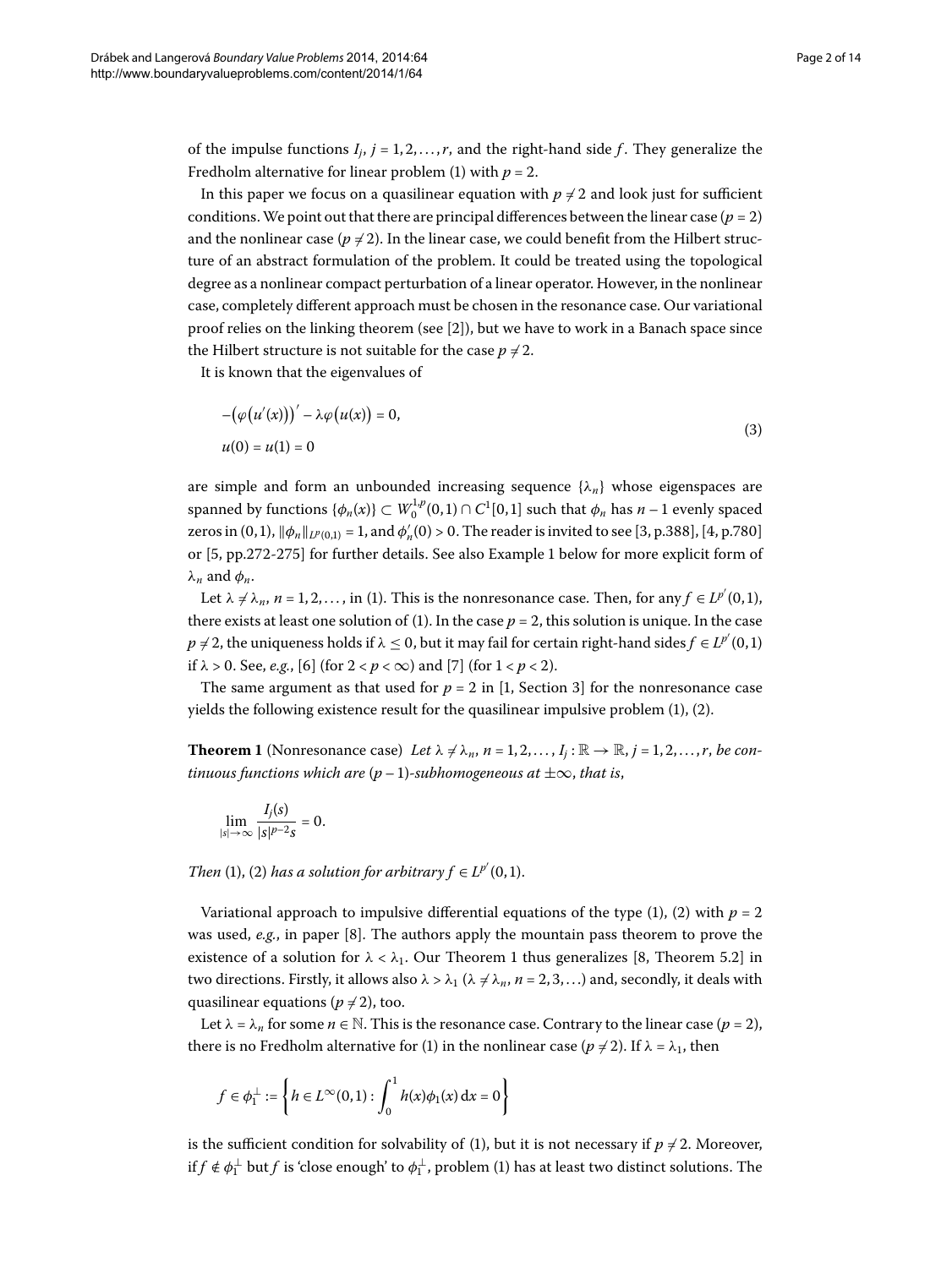reader is referred to  $[3]$  $[3]$  $[3]$  or  $[9]$  for more details. It appears that the situation is even more complicated for  $\lambda = \lambda_n$ ,  $n \ge 2$  (see, *e.g.*, [10[\]](#page-13-9)).

In the presence of nonlinear impulses which have certain asymptotic properties (to be made precise below), we show that the fact  $f \in \phi_n^{\perp}$  might still be the sufficient condition for the existence of a solution to (1[\)](#page-0-2) (with  $\lambda = \lambda_n$ ) and (2). For this purpose we need some notation. Let  $0 < x_1 < x_2 < \cdots < x_{n-1} < 1$  denote evenly spaced zeros of  $\phi_n$ , let  $\mathcal{I}_+ = (0, x_1) \cup$  $(x_2, x_3) \cup \cdots$  and  $\mathcal{I} = (x_1, x_2) \cup (x_3, x_4) \cup \cdots$  denote the union of intervals where  $\phi_n >$ 0 or  $\phi_n < 0$ , respectively. We arrange  $t_i$ ,  $j = 1, 2, ..., r$ , into three sequences:  $0 < \tau_1 < \tau_2 <$  $\cdots < \tau_{r_+} < 1, \tau_i \in \mathcal{I}_+, i = 1, 2, \ldots, r_+; 0 < \sigma_1 < \sigma_2 < \cdots < \sigma_{r_-} < 1, \sigma_i \in \mathcal{I}_-, j = 1, 2, \ldots, r_-, \xi_k \in$  ${x_1, x_2, ..., x_{n-1}}$ ,  $k = 1, 2, ..., r_0$ . Obviously, we have  $r_+ + r_- + r_0 = r$  and  $r_0 \le n - 1$ . Assume that  $r_+ + r_- > 0$ , *i.e.*,  $r_0 < n - 1$ . The impulse condition (2[\)](#page-0-2) can be written in an equivalent form

$$
\Delta_p u'(\tau_i) = I_i^{\tau} (u(\tau_i)), \quad i = 1, 2, \dots, r_+,
$$
  
\n
$$
\Delta_p u'(\sigma_j) = I_j^{\sigma} (u(\sigma_j)), \quad j = 1, 2, \dots, r_-,
$$
  
\n
$$
\Delta_p u'(\xi_k) = I_k^{\xi} (u(\xi_k)), \quad k = 1, 2, \dots, r_0.
$$
\n(4)

We assume that  $I_i^{\tau}, I_j^{\sigma}, I_k^{\xi} : \mathbb{R} \to \mathbb{R}$ ,  $i = 1, 2, \ldots, r_+; j = 1, 2, \ldots, r_-; k = 1, 2, \ldots, r_0$ , are continuous, bounded functions and there exist limits  $\lim_{s\to\pm\infty} I_i^{\tau}(s) = I_i^{\tau}(\pm\infty)$ ,  $\lim_{s\to\pm\infty} I_j^{\sigma}(s) = I_j^{\tau}(s)$  $I_j^{\sigma}(\pm\infty)$ . We consider the following Landesman-Lazer type conditions: either

<span id="page-2-1"></span>
$$
\sum_{i=1}^{r_{+}} I_{i}^{\tau}(-\infty)\phi_{n}(\tau_{i}) + \sum_{j=1}^{r_{-}} I_{j}^{\sigma}(+\infty)\phi_{n}(\sigma_{j}) < \int_{0}^{1} f(x)\phi_{n}(x) dx
$$
  

$$
< \sum_{i=1}^{r_{+}} I_{i}^{\tau}(+\infty)\phi_{n}(\tau_{i}) + \sum_{j=1}^{r_{-}} I_{j}^{\sigma}(-\infty)\phi_{n}(\sigma_{j})
$$
(5)

or

<span id="page-2-3"></span><span id="page-2-2"></span>
$$
\sum_{i=1}^{r_{+}} I_{i}^{\tau}(+\infty)\phi_{n}(\tau_{i}) + \sum_{j=1}^{r_{-}} I_{j}^{\sigma}(-\infty)\phi_{n}(\sigma_{j}) < \int_{0}^{1} f(x)\phi_{n}(x) dx
$$

$$
< \sum_{i=1}^{r_{+}} I_{i}^{\tau}(-\infty)\phi_{n}(\tau_{i}) + \sum_{j=1}^{r_{-}} I_{j}^{\sigma}(+\infty)\phi_{n}(\sigma_{j}). \tag{6}
$$

Our main result is the following.

<span id="page-2-0"></span>**Theorem 2** (Resonance case[\)](#page-0-1) Let  $\lambda = \lambda_n$  for some  $n \in \mathbb{N}$  in (1). Let the nonlinear bounded impulse functions  $I_j: \mathbb{R} \to \mathbb{R}$ ,  $j = 1, 2, \ldots, r$ , and the right-hand side  $f \in L^{p'}(0,1)$  satisfy either  $(5)$  $(5)$  or  $(6)$ . *Then*  $(1)$ ,  $(2)$  *has a solution*.

The result from Theorem 2 is illustrated in the following special example.

**Example 1** It follows from the first integral associated with the equation in [\(](#page-1-1)3) that the eigenvalues and the eigenfunctions of (3[\)](#page-1-1) have the form

$$
\lambda_n = (p-1)(n\pi_p)^p
$$
,  $\phi_n(x) = \frac{\sin_p(n\pi_p x)}{\|\sin_p(n\pi_p x)\|_{L^p(0,1)}}$ ,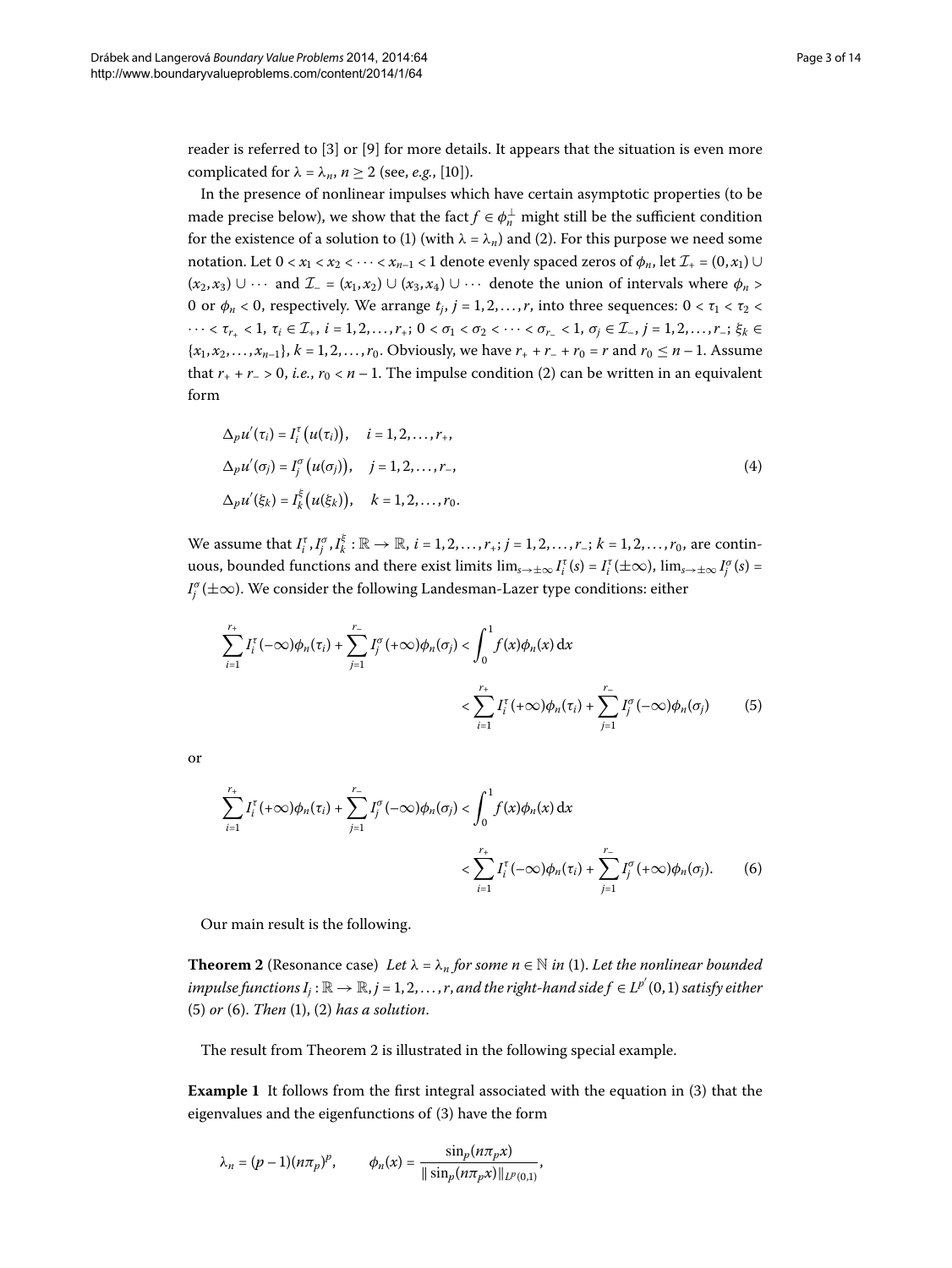where  $\pi_p = \frac{2\pi}{p \sin \frac{\pi}{p}}$  and  $x = \int_0^{\sin p} x \frac{ds}{(1 - s^p)}$  $\frac{ds}{(1-s^p)^{\frac{p}{p}}}$ ,  $x \in [0, \frac{\pi_p}{2}], \sin_p x = \sin_p (\pi_p - x), x \in [\frac{\pi_p}{2}, \pi_p], \sin_p x =$  $-\sin_p(2\pi_p - x)$ ,  $x \in [\pi_p, 2\pi_p]$  $x \in [\pi_p, 2\pi_p]$  $x \in [\pi_p, 2\pi_p]$ , see [3, p.388]. Let us consider  $\lambda = \lambda_2$  in (1) and  $t_1 = \frac{\pi_p}{4}$ ,  $t_2 = \frac{3\pi_p}{4}$ ,  $t_1(c) = \arctan c$ ,  $c \in \mathbb{R}$ ,  $i = 1, 2$  in (2). Since  $\sin^{(\pi_p)} = \frac{1}{2}$  condition (6)  $\frac{\pi_p}{4}$ ,  $I_j(s)$  $I_j(s)$  = arctans,  $s \in \mathbb{R}$ ,  $j = 1, 2$ , in (2). Since  $\sin \frac{\pi_p}{2} = \frac{1}{p-1}$ ,  $\sin \frac{3\pi_p}{2} = -\frac{1}{p-1}$ , condition (6) reads as follows:

<span id="page-3-0"></span>
$$
-\frac{\pi}{p-1} < \int_0^1 f(x) \sin_p 2\pi_p x \, dx < \frac{\pi}{p-1}.
$$

## **2 Functional framework**

We say that  $u$  is the classical solution of  $(1)$  $(1)$ ,  $(2)$  if the following conditions are fulfilled:

- *u* ∈ *C*[0,1], *u* ∈ *C*<sup>1</sup>(*t<sub>j</sub>*,*t<sub>j+1</sub>)*,  $\varphi$ (*u'*(·)) is absolutely continuous in (*t<sub>j</sub>*,*t<sub>j+1</sub>*), *j* = 0,1,...,*r*;
- the equation in [\(](#page-0-1)1) holds a.e. in (0, 1) and  $u(0) = u(1) = 0$ ;
- one-sided limits  $u'(t_j^+)$  $u'(t_j^+)$ ,  $u'(t_j^-)$  exist finite and (2) holds.

We say that  $u \in W_0^{1,p}(0,1)$  $u \in W_0^{1,p}(0,1)$  is a weak solution of (1), (2) if the integral identity

$$
\int_0^1 \varphi(u'(x)) \nu'(x) dx - \lambda \int_0^1 \varphi(u(x)) \nu(x) dx + \sum_{j=1}^r I_j(u(t_j)) \nu(t_j) = \int_0^1 f(x) \nu(x) dx \tag{7}
$$

holds for any function  $\nu \in W_0^{1,p}(0,1)$ .

Integration by parts and the fundamental lemma in calculus of variations (see  $[11]$ [,](#page-13-10) Lemma  $7.1.9$ ][\)](#page-0-2) yields that every weak solution of  $(1)$ ,  $(2)$  is also a classical solution and vice versa. Indeed, let *u* be a weak solution of (1[\)](#page-0-1), [\(](#page-0-2)2),  $v \in \mathcal{D}(t_i, t_{i+1})$  (the space of smooth functions with a compact support in  $(t_j, t_{j+1}), j = 0, 1, ..., r$ ,  $v \equiv 0$  elsewhere in (0, 1), then

<span id="page-3-1"></span>
$$
\int_{t_j}^{t_{j+1}} \left( \varphi\big(u'(x)\big) + \int_0^x \big[\lambda \varphi\big(u(\tau)\big) + f(\tau)\big] d\tau \right) \nu'(x) dx = 0.
$$

Since *v* is arbitrary, we have  $\varphi(u'(x)) + \int_0^x [\lambda \varphi(u(\tau)) + f(\tau)] d\tau = 0$  for a.e.  $x \in (t_j, t_{j+1})$ . Then  $\varphi(u'(\cdot))$  is absolutely continuous in  $(t_j, t_{j+1})$  and

$$
-(\varphi(u'(x)))' - \lambda \varphi(u(x)) = f(x) \tag{8}
$$

for a.e.  $x \in (t_j, t_{j+1}), j = 0, 1, \ldots, r$ . Taking now  $\nu \in W_0^{1,p}(0, 1)$  arbitrary, integrating by parts in the first integral in  $(7)$  $(7)$  and using  $(8)$ , we get

$$
\sum_{j=1}^r [\varphi(u'(t_j^+)) - \varphi(u'(t_j^-))]v(t_j) = \sum_{j=1}^r I_j(u(t_j))v(t_j),
$$

and hence also (2[\)](#page-0-2) follows. Similarly, we show that every classical solution is a weak solution at the same time.

Let  $X:=W_0^{1,p}(0,1)$  with the norm  $||u||=(\int_0^1 |u'(x)|^p\, \mathrm{d}x)^{\frac{1}{p}}, X^*$  be the dual of  $X$  and  $\langle\cdot,\cdot\rangle$  be the duality pairing between  $X^*$  and  $X$ . For  $u \in X$ , we set

$$
A(u) := \frac{1}{p} \int_0^1 |u'(x)|^p dx, \qquad B(u) := \frac{1}{p} \int_0^1 |u(x)|^p dx,
$$
  

$$
F(u) = \int_0^1 f(x)u(x) dx, \qquad J(u) := \sum_{j=1}^r \int_0^{u(t_j)} I_j(s) ds.
$$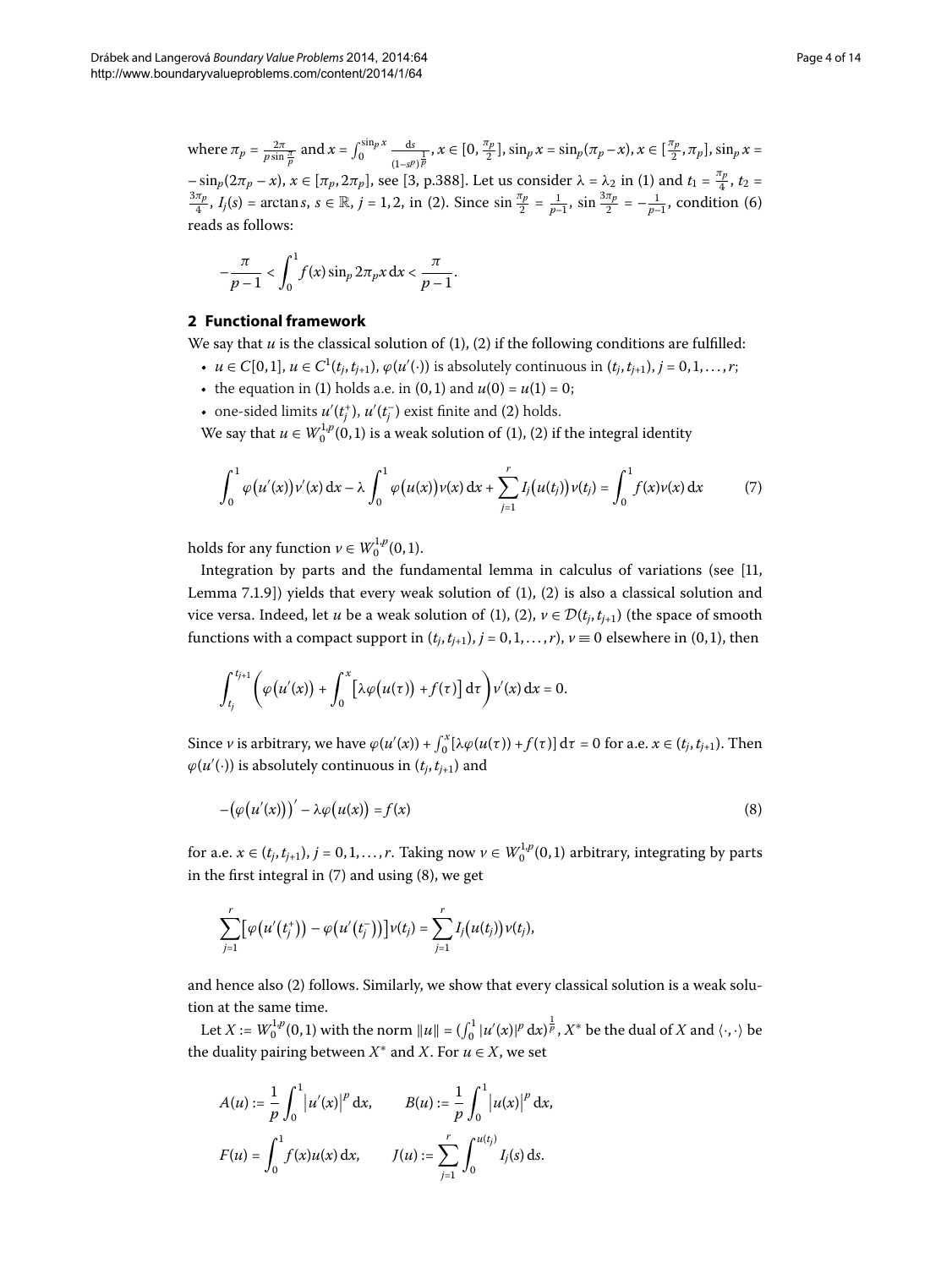<span id="page-4-3"></span>Then, for  $u, v \in X$ , we have

$$
\langle A'(u), v \rangle = \int_0^1 \varphi(u'(x))v'(x) dx, \qquad \langle B'(u), v \rangle = \int_0^1 \varphi(u(x))v(x) dx,
$$
  

$$
\langle F', v \rangle = \int_0^1 f(x)v(x) dx, \qquad \langle J'(u), v \rangle = \sum_{j=1}^r I_j(u(t_j))v(t_j).
$$

**Lemma 1** The operators  $A', B', J' : X \rightarrow X^*$  have the following properties:

- (A) *A'* is  $(p-1)$ -homogeneous, odd, continuously invertible, and  $||A'(u)||_* = ||u||^{p-1}$  for *any*  $u \in X$ .
- (B)  $B'$  is  $(p-1)$ -homogeneous, odd and compact.
- <span id="page-4-0"></span>(J) *J*- *is bounded and compact*.

*By the linearity of F* :  $X \to \mathbb{R}$ ,  $F' \in X^*$  *is a fixed element*.

*Proof* See [12[,](#page-13-11) Lemma 10.3, p.120].

With this notation in hands we can look for [\(](#page-0-1)classical[\)](#page-0-2) solutions of  $(1)$ ,  $(2)$  either as for solutions  $u \in X$  of the operator equation

$$
A'(u) - \lambda B'(u) + J'(u) = F'
$$
\n(9)

or, alternatively, as for critical points of the functional  $\mathcal{F}: X \to \mathbb{R}$ ,

$$
\mathcal{F}(u) := A(u) - \lambda B(u) + J(u) - F(u). \tag{10}
$$

As mentioned already above, in the nonresonance case ( $\lambda \neq \lambda_n$ ,  $n \in \mathbb{N}$ ), we can use the Leray-Schauder degree argument and prove the existence of a solution of the equation (9[\)](#page-4-0) exactly as in [1[,](#page-13-0) proof of Thm. 1]. Note that the  $(p-1)$ -subhomogeneous condition on  $I_i$  is used here instead of the sublinear condition imposed on  $I_i$  in [\[](#page-13-0)1] and the proof of Theorem 1 follows the same lines. For this reason we skip it and concentrate on the resonance case ( $\lambda = \lambda_n$  for some  $n \in \mathbb{N}$ ) in the next section.

#### <span id="page-4-1"></span>**3 Resonance problem, variational approach**

We use the following definition of linked sets and the linking theorem  $(cf. [13])$  $(cf. [13])$  $(cf. [13])$ .

**Definition 1** Let  $\mathcal{E}$  be a closed subset of *X* and let *Q* be a submanifold of *X* with relative boundary *∂Q*. We say that E and *∂Q* link if

<span id="page-4-2"></span>(i) E ∩ *∂Q* = ∅ and

(ii) for any continuous map  $h: X \to X$  such that  $h | \partial Q = id$ , there holds  $h(Q) \cap \mathcal{E} \neq \emptyset$ .

(See [\[](#page-13-13)14, Def. 8.1, p.116].)

**Theorem 3** (Linking theorem) *Suppose that*  $\mathcal{F} \in C^1(X)$  *satisfies the Palais-Smale condition. Consider a closed subset*  $\mathcal{E} \subset X$  *and a submanifold*  $Q \subset X$  *with relative boundary* ∂*Q*, *and let*  $\Gamma$  := { $h \in C^{0}(X,X)$  :  $h | \partial Q = id$ }. *Suppose that E and*  $\partial Q$  *link in the sense of Defini*-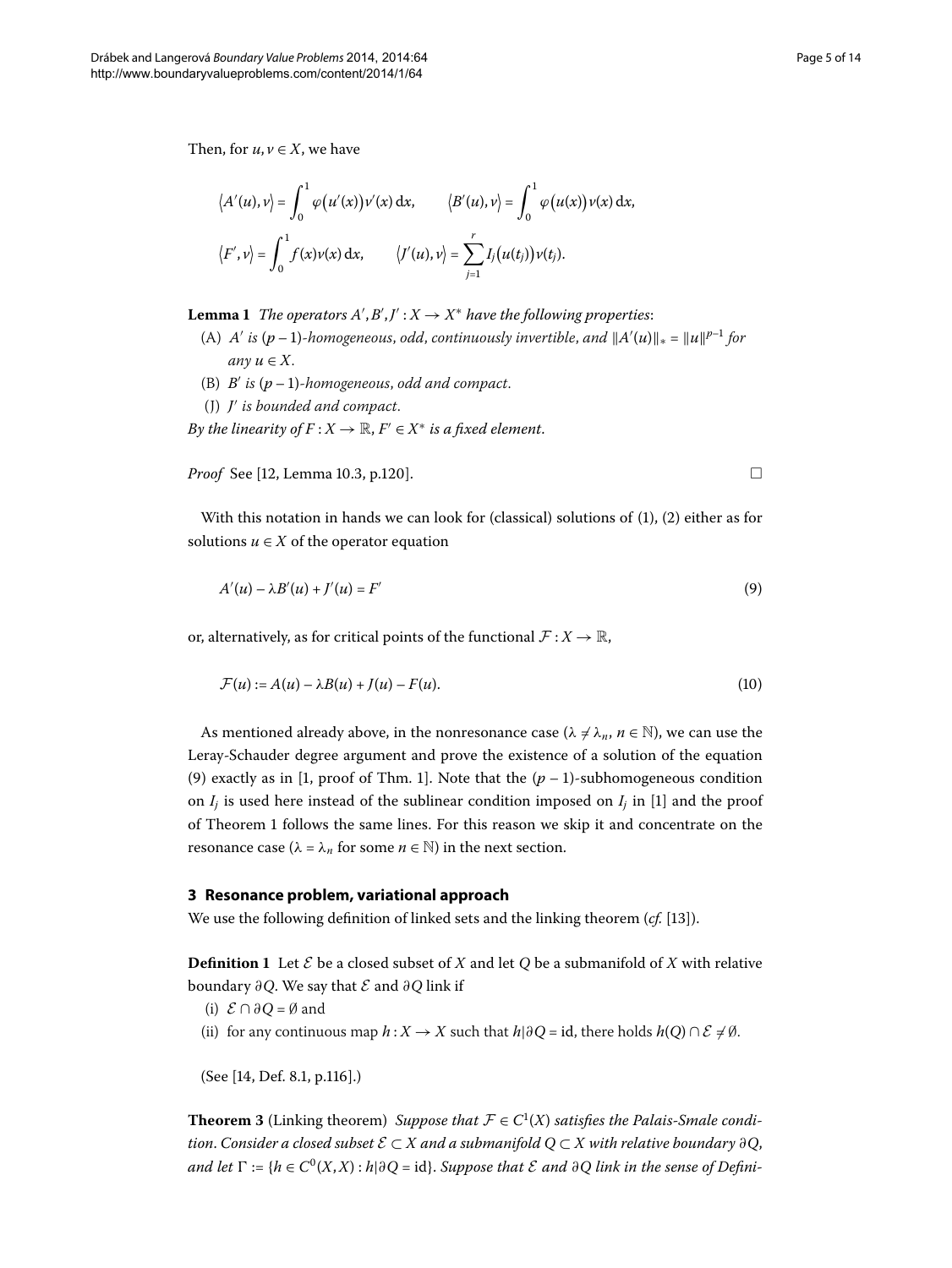$$ 

$$
\inf_{u\in\mathcal{E}}\mathcal{F}(u)>\sup_{u\in\partial Q}\mathcal{F}(u).
$$

*Then*  $\beta$  =  $\inf_{h \in \Gamma} \sup_{u \in O} \mathcal{F}(h(u))$  *is a critical value of*  $\mathcal{F}$ *.* 

(See [\[](#page-13-13)14, Thm. 8.4, p.118].)

The purpose of the following series of lemmas is to show that the hypotheses of Theorem 3 are satisfied provided that either  $(5)$  $(5)$  or  $(6)$  holds. From now on we assume that  $λ = λ<sub>n</sub>$  (for some *n* ∈ ℕ[\)](#page-0-1) in (1).

**Lemma 2** If either [\(](#page-2-1)5) or (6) is satisfied, then F satisfies the Palais-Smale condition.

*Proof* Suppose that  $\{u_k\} \in X$  such that  $|\mathcal{F}(u_k)| \leq c$  and  $\mathcal{F}'(u_k) \to 0$  in  $X^*$ . We must show that  $\{u_k\}$  has a subsequence that converges in *X*. We prove first that  $\{u_k\}$  is a bounded sequence. We proceed via contradiction and suppose that  $||u_k|| \to \infty$  and consider  $v_k$  := *u<sub>k</sub>*<sub>*u*</sub>. Without loss of generality, we can assume that there is  $v_0 \in X$  such that  $v_k \to v_0$ (weakly) in *X* (*X* is a reflexive Banach space). Since

$$
0 \leftarrow \mathcal{F}'(u_k) = A'(u_k) - \lambda_n B'(u_k) + J'(u_k) - F',
$$

dividing through by  $||u_k||^{p-1}$ , we have

<span id="page-5-0"></span>
$$
A'(v_k) - \lambda_n B'(v_k) + \frac{J'(u_k)}{\|u_k\|^{p-1}} - \frac{F'}{\|u_k\|^{p-1}} \to 0.
$$

By the boundedness of *J'* we know that  $\frac{J'(u_k)}{\|u_k\|^{p-1}} \to 0$ . We also have  $\frac{F'}{\|u_k\|^{p-1}} \to 0$ . By the compactness of *B*<sup>*'*</sup> we get  $B'(v_k) \to B'(v_0)$  in  $X^*$ . Thus  $v_k \to v_0 = (A')^{-1}(\lambda_n B'(v_0))$  in *X* by Lemma 1[\(](#page-4-3)A). It follows that  $v_0 = \pm \frac{1}{\lambda_n^{\frac{1}{p}}}$ *φn*.

We assume  $v_0 = \frac{1}{2}$ *λ p n*  $\phi_n$  and remark that a similar argument follows if  $v_0 = -\frac{1}{2}$ *λ p n φn*. Next we estimate

<span id="page-5-1"></span>
$$
p\mathcal{F}(u_k) - \langle \mathcal{F}'(u_k), u_k \rangle = pJ(u_k) - \langle J'(u_k), u_k \rangle + (1-p) \int_0^1 f(x)u_k(x) dx.
$$
 (11)

Our assumption  $|\mathcal{F}(u_k)| \leq c$  yields

$$
-cp \le p\mathcal{F}(u_k) \le cp \tag{12}
$$

and the Cauchy-Schwarz inequality implies

$$
-\|u_k\|\|\mathcal{F}'(u_k)\|_* \leq -\langle \mathcal{F}'(u_k), u_k \rangle \leq \|u_k\|\|\mathcal{F}'(u_k)\|_*\tag{13}
$$

where  $|| \cdot ||_*$  denotes the norm in  $X^*$ . It follows from [\(](#page-5-1)11)-(13) that

$$
-cp - ||u_k|| ||\mathcal{F}'(u_k)||_* \leq pJ(u_k) - \langle J'(u_k), u_k \rangle + (1-p) \int_0^1 f(x)u_k(x) dx
$$
  

$$
\leq cp + ||u_k|| ||\mathcal{F}'(u_k)||_*.
$$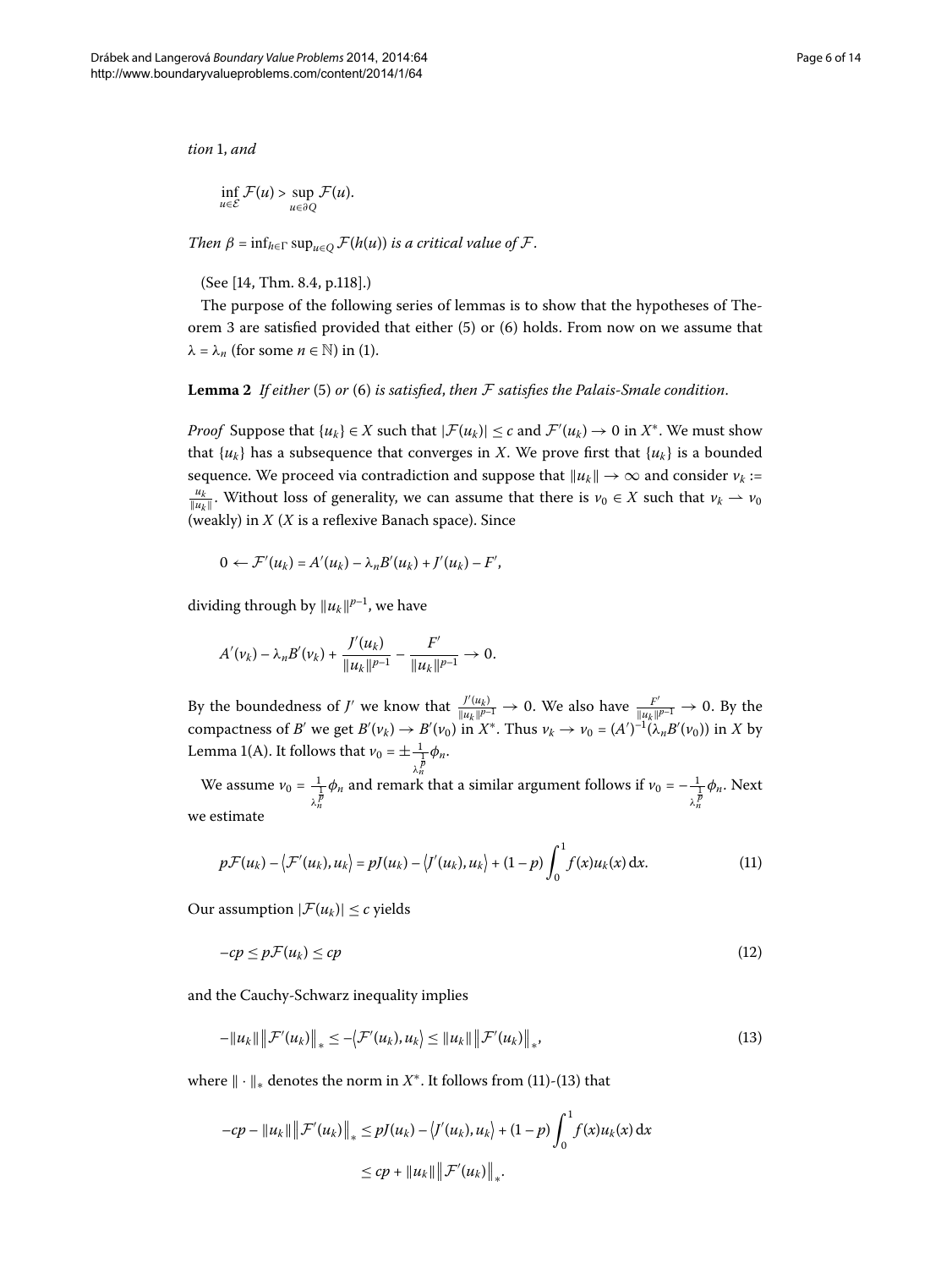Dividing through by  $||u_k||$  and writing  $\frac{\int_0^{u_k(t_j)} I_j(s) ds}{\|u_k\|} = \hat{I}_j(u_k(t_j)) v_k(t_j)$ , where

<span id="page-6-0"></span>
$$
\hat{I}_j(\sigma) := \begin{cases} \frac{\int_0^{\sigma} I_j(s) \, \mathrm{d}s}{\sigma} & \text{for } \sigma \neq 0, \\ 0 & \text{for } \sigma = 0, \end{cases}
$$

 $j = 0, 1, ..., r$ , we get

<span id="page-6-1"></span>
$$
\left| p \sum_{j=1}^{r} \hat{I}_{j}(u_{k}(t_{j})) v_{k}(t_{j}) - \sum_{j=1}^{r} I_{j}(u_{k}(t_{j})) v_{k}(t_{j}) + (1-p) \int_{0}^{1} f(x) v_{k}(x) dx \right|
$$
  

$$
\leq \frac{cp}{\|u_{k}\|} + \left\| \mathcal{F}'(u_{k}) \right\|_{*} \to 0.
$$
 (14)

Since  $\int_0^1 f(x)v_k(x) dx \to \frac{1}{\lambda_n^{\frac{1}{p}}}$  $\int_0^1 f(x) \phi_n(x) dx$  $\int_0^1 f(x) \phi_n(x) dx$  $\int_0^1 f(x) \phi_n(x) dx$  as  $k \to \infty$ , we obtain from (14):

$$
\lim_{k \to \infty} \sum_{j=1}^{r} (p\hat{I}_j(u_k(t_j)) - I_j(u_k(t_j))) \nu_k(t_j) = \frac{p-1}{\lambda_n^{\frac{1}{p}}} \int_0^1 f(x) \phi_n(x) dx.
$$
 (15)

Recall that  $X$  embeds compactly in  $C[0, 1]$ , so, without loss of generality, we assume that  $\nu_k(t_j) \to \frac{1}{\lambda_n^{\overline{p}}} \phi_n(t_j)$ ,  $j = 0, 1, \ldots, r$ , as  $k \to \infty$ . Hence,  $u_k(t_j) \to \pm \infty$  for  $t_j \in \mathcal{I}_{\pm}$ , which im $p$ lies  $I_j(u_k(t_j)) \to I_j(\pm\infty)$  as well as  $\hat I_j(u_k(t_j)) \to I_j(\pm\infty)$  as  $k \to \infty$  by an application of the l'Hospital rule to  $\frac{\int_0^{\sigma} I_j(s) ds}{\sigma}$ . Notice that by the boundedness of  $I_j$  we have

$$
(p\hat{I}_j(u_k(t_j))-I_j(u_k(t_j)))v_k(t_j)\to 0 \text{ as } k\to\infty
$$

if *t<sub>j</sub>* is a zero point of  $\phi_n$  for some  $j \in \{1, 2, ..., r\}$ . Thus, passing to the limit in [\(](#page-6-1)15) as  $k \to \infty$ , we get

$$
\sum_{i=1}^{r_+} I_i^{\tau}(+\infty)\phi_n(\tau_i) + \sum_{j=1}^{r_-} I_j^{\sigma}(-\infty)\phi_n(\sigma_j) = \int_0^1 f(x)\phi_n(x) dx,
$$

which contradicts (5[\)](#page-2-1) or (6). Hence  $\{u_k\}$  is bounded.

By compactness there is a subsequence such that  $B'(u_k)$  and  $J'(u_k)$  converge in  $X^*$  (see Lemma 1(B), (J)). Since  $\mathcal{F}'(u_k) \to 0$  by our assumption, we also have that  $A'(u_k)$  converges in *X*<sup>\*</sup>. Finally,  $u_k = (A')^{-1}(A'(u_k))$  $u_k = (A')^{-1}(A'(u_k))$  $u_k = (A')^{-1}(A'(u_k))$  converges in *X* by Lemma 1(A). The proof is finished.  $\Box$ 

With the Palais-Smale condition in hands, we can turn our attention to the geometry of the functional  $\mathcal F$ . To this end we have to find suitable sets which link in the sense of Definition 1. Actually, we use the sets constructed in [13[\]](#page-13-12) and explain that they fit with the hypotheses of Theorem 3 if either  $(5)$  $(5)$  or  $(6)$  is satisfied.

Consider the even functional

$$
E(u) := \frac{A(u)}{B(u)} \quad \text{for } u \in X \setminus \{0\}
$$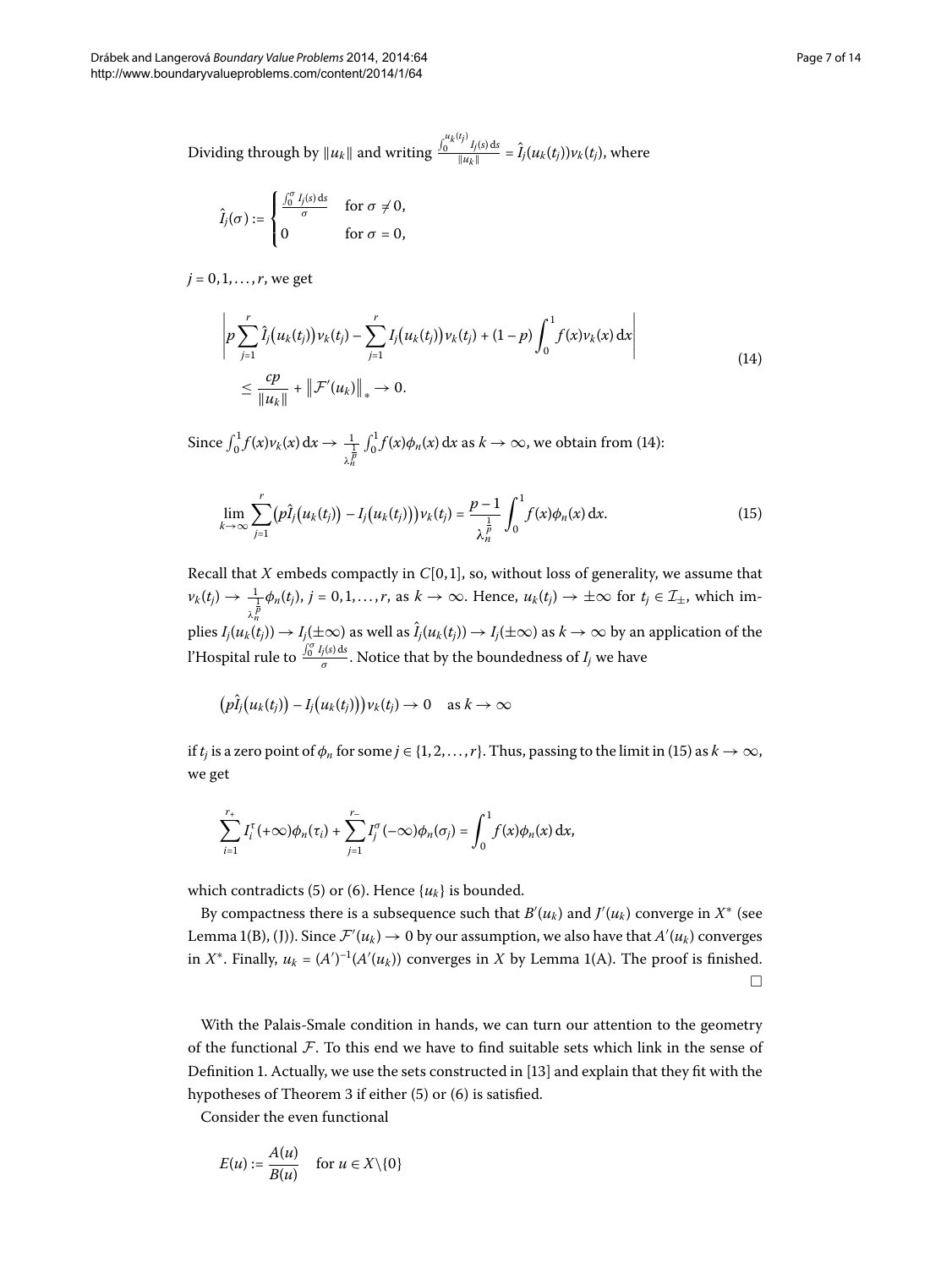and the manifold

$$
S := \left\{ u \in W_0^{1,p}(0,1) : B(u) = 1 \right\}.
$$

For any  $n \in \mathbb{N}$ , let  $\mathcal{F}_n := \{ \mathcal{A} \subset \mathcal{S} : \exists$  continuous odd surjection  $h : \mathcal{S}^{n-1} \to \mathcal{A} \}$ , where  $\mathcal{S}^{n-1}$ represents the unit sphere in  $\mathbb{R}^n$ . Next we define

$$
\lambda_n := \inf_{\mathcal{A} \in \mathcal{F}_n} \sup_{u \in \mathcal{A}} E(u), \quad n \in \mathbb{N}.
$$
 (16)

It is proved in [\[](#page-13-14)15, Section 3] that  $\{\lambda_n\}$  is a sequence of eigenvalues of homogeneous prob-lem (3[\)](#page-1-1). It then follows from the results in [16] that this sequence exhausts the set of all eigenvalues of (3[\)](#page-1-1) with the properties described in Section 1[.](#page-0-3)

Now consider the functions  $\phi_{n,i} = \chi_{[\frac{i-1}{n}, \frac{i}{n}]} \phi_n$  for  $i = 1, 2, ..., n$ , where  $\chi_{[\frac{i-1}{n}, \frac{i}{n}]}$  is a characteristic function of the interval  $\left[\frac{i-1}{n}, \frac{i}{n}\right]$ , and let

$$
\Lambda_n := \big\{ \alpha_1 \phi_{n,1} + \cdots + \alpha_n \phi_{n,n} : \alpha_i \in \mathbb{R} \text{ and } |\alpha_1|^p B(\phi_{n,1}) + \cdots + |\alpha_n|^p B(\phi_{n,n}) = 1 \big\}.
$$

Observe that  $\Lambda_n$  is symmetric and is homeomorphic to the unit sphere in  $\mathbb{R}^n$ . Moreover, for  $u \in \Lambda_n$ , we have

$$
B(u) = B(\alpha_1 \phi_{n,1} + \dots + \alpha_n \phi_{n,n}) = B(\alpha_1 \phi_{n,1}) + \dots + B(\alpha_n \phi_{n,n})
$$
  
=  $|\alpha_1|^p B(\phi_{n,1}) + \dots + |\alpha_n|^p B(\phi_{n,n}) = 1.$ 

Notice that the second equality holds thanks to the fact

$$
\left\{x:\phi_{n,i}(x)\neq 0\right\}\cap\left\{x:\phi_{n,j}(x)\neq 0\right\}=\emptyset
$$

for  $i \neq j$ ,  $i, j = 1, 2, \ldots, n$ , while the third one follows from the *p*-homogeneity of *B*. Thus *n*<sub>*n*</sub> ⊂ S and so  $\Lambda_n$  ∈  $\mathcal{F}_n$ . A similar computation then shows that  $E(u) = A(u) = \lambda_n$  for all  $u \in \Lambda_n$ . For a given  $T > 0$ , we let

$$
Q_{n,T}:=\{su:0\leq s\leq T,u\in\Lambda_n\}.
$$

Then  $Q_{n,T}$  is homeomorphic to the closed unit ball in  $\mathbb{R}^n$ . For a given  $c \in \mathbb{R}$ , we denote by

$$
\mathcal{E}_c := \big\{ u \in X : A(u) \ge cB(u) \big\} = \big\{ u \in X \setminus \{0\} : E(u) \ge c \big\} \cup \{0\}
$$

<span id="page-7-0"></span>a super-level set, and

$$
\mathcal{K}_c:=\big\{u\in X\backslash\{0\}:E(u)=c,E'(u)=0\big\}.
$$

The existence of a pseudo-gradient vector field with the following properties is proved in [\[](#page-13-1)13, Lemma 6] (*cf.* [14, pp.77-79] and [2, p.55]).

**Lemma 3** For  $\varepsilon$  < min{ $\lambda_{n+1} - \lambda_n$ ,  $\lambda_n - \lambda_{n-1}$ }, there is  $\tilde{\varepsilon} \in (0,\varepsilon)$  and a one-parameter family *of homeomorphisms*  $\eta$  :  $[-1,1] \times S \rightarrow S$  *such that*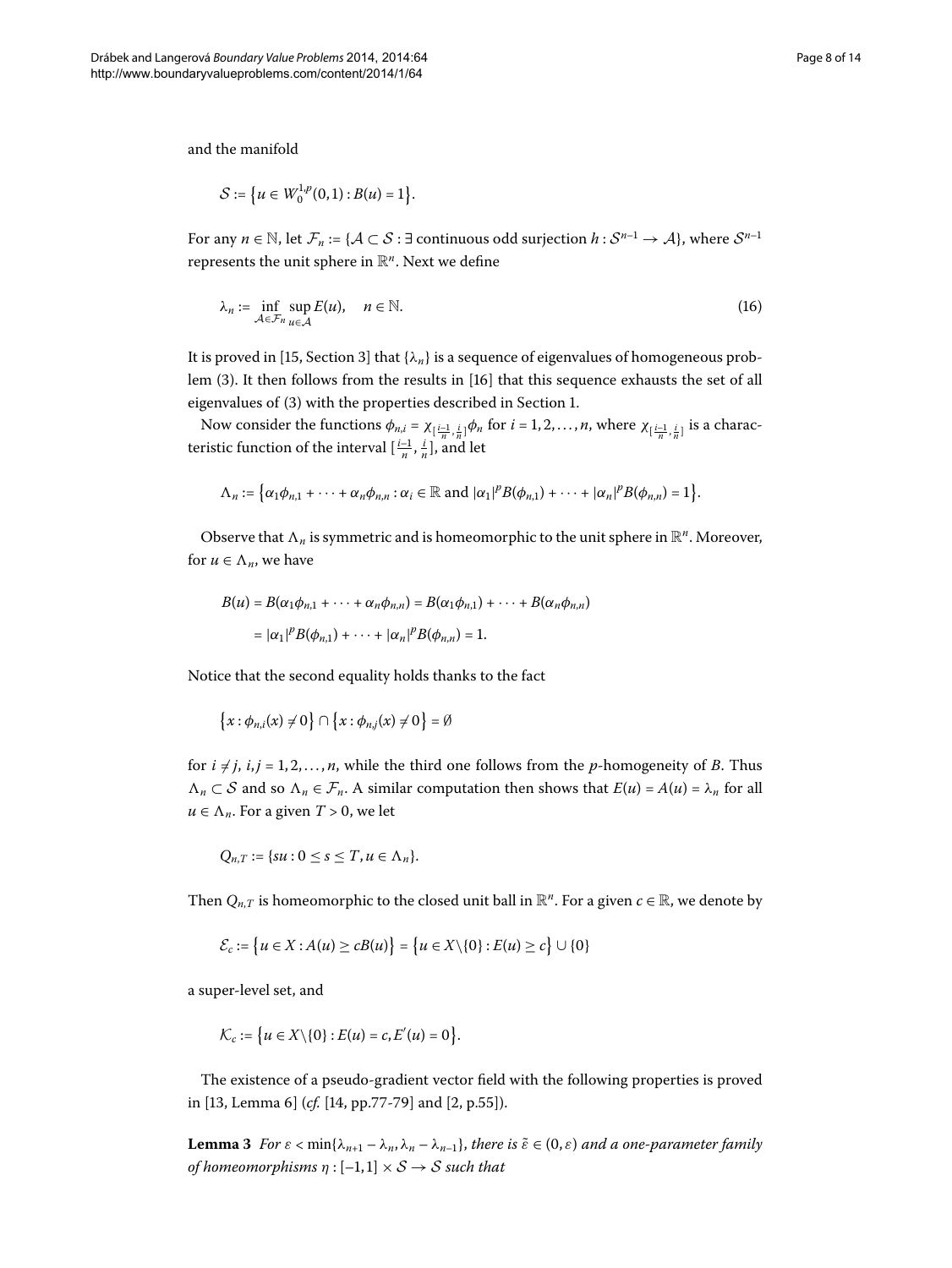- (i)  $\eta(t, u) = u$  if  $E(u) \in (-\infty, \lambda_n \varepsilon] \cup [\lambda_n + \varepsilon, \infty)$  or if  $u \in \mathcal{K}_{\lambda_n}$ ; (ii)  $E(\eta(t, u))$  is strictly decreasing in t if  $E(u) \in (\lambda_n - \tilde{\varepsilon}_n, \lambda_n + \tilde{\varepsilon}_n)$  and  $u \notin \mathcal{K}_{\lambda_n}$ ; (iii)  $\eta(t, -u) = -\eta(t, u);$
- (iv)  $\eta(0, \cdot) = id$ .

An important fact is that the flow  $\eta$  'lowers'  $Q_{n,T}$  and 'raises'  $\mathcal{E}_{\lambda_n}$  if we modify them as follows:

$$
\widetilde{\mathcal{E}}_{\lambda_n} := \big\{ su : s \in \mathbb{R}, u \in \eta(-1, \mathcal{E}_{\lambda_n} \cap \mathcal{S}) \big\}
$$

and

$$
\tilde{Q}_{n,T}:=\big\{su:0\leq s\leq T,u\in\eta(1,\Lambda_n)\big\}.
$$

Then, by Lemma 3 and the definition of  $\mathcal{E}_{\lambda_n}$ , we have

$$
A(u) - \lambda_n B(u) \geq 0
$$

for  $u \in \tilde{C}_{\lambda_n}$  with equality if and only if  $u = c\phi_n$  for some  $c \in \mathbb{R}$ . Similarly,

$$
A(u)-\lambda_nB(u)\leq 0
$$

<span id="page-8-1"></span>for  $u \in \tilde{Q}_{n,T}$  with equality if and only if  $u = c\phi_n$  for some  $c \in \mathbb{R}$ .

It is proved in [\[](#page-13-12)13, Lemma 7] that the couple  $\mathcal{E} := \mathcal{E}_{\lambda_{n+1}}$  and  $Q := \tilde{Q}_{n,T}$  satisfies condi-tion (ii) from Definition 1. It is also proved in [13[,](#page-13-12) Lemma 8] that the couple  $\mathcal{E} := \mathcal{E}_{\lambda_n}$  and  $Q := Q_{n-1,T}$  satisfies the same condition. To show that also other hypotheses of Theorem 3 are satisfied, we need some technical lemmas.

**Lemma 4** If (6) is satisfied, then there exist R > 0 and  $\delta$  > 0 such that  $\langle \mathcal{F}'(su), u \rangle \le -\delta$  for  $any s \geq R$  *and*  $u \in \eta(1, \Lambda_n)$ .

*Proof* We proceed via contradiction and assume that there exist  $s_k \to \infty$  and  $u_k \in \eta(1, \Lambda_n)$ such that

<span id="page-8-0"></span>
$$
\limsup_{k \to \infty} \langle \mathcal{F}'(s_k u_k), u_k \rangle \ge 0. \tag{17}
$$

Since  $\eta(1,\Lambda_n)$  is compact, we may assume, without loss of generality, that  $u_k \to u_0$  in  $\eta(1, \Lambda_n)$  for some  $u_0 \in \eta(1, \Lambda_n)$ .

If  $u_0 \neq \pm p^{\frac{1}{p}} \phi_n$ , then there exists  $\varepsilon > 0$  such that

$$
\int_0^1 |u'_0(x)|^p dx - \lambda_n \int_0^1 |u_0(x)|^p dx \leq -\varepsilon.
$$

Hence, there exists  $k_{\varepsilon} \in \mathbb{N}$  such that for any  $k \geq k_{\varepsilon}$  we have

$$
\int_0^1 \left| u'_k(x) \right|^p \mathrm{d}x - \lambda_n \int_0^1 \left| u_k(x) \right|^p \mathrm{d}x \leq -\frac{\varepsilon}{2}.
$$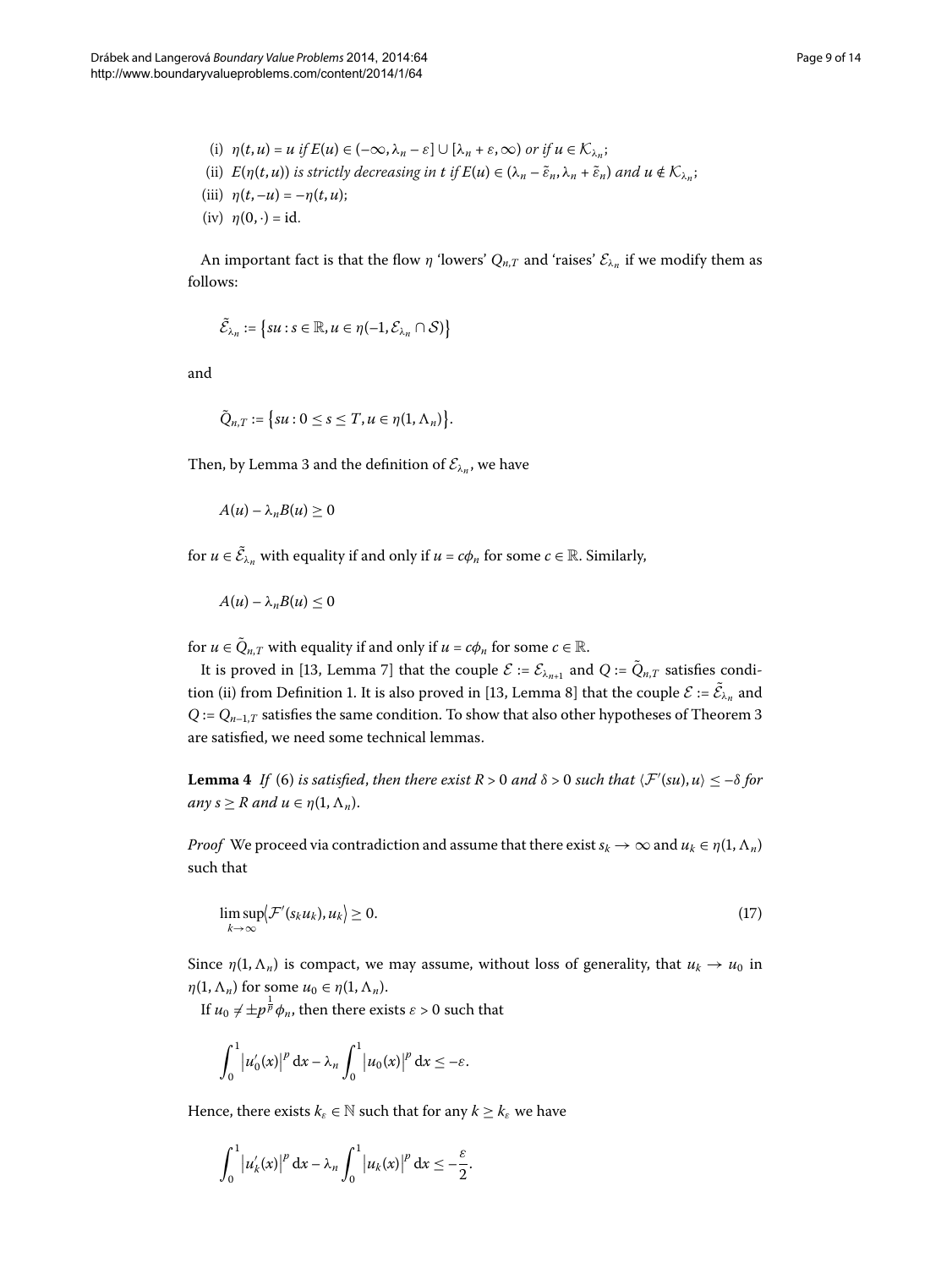$$
\left\langle \mathcal{F}'(s_ku_k),u_k\right\rangle\leq -\frac{\varepsilon}{2}s_k^{p-1}+\sum_{j=1}^rI_j\big(s_ku_k(t_j)\big)u_k(t_j)-\int_0^1f(x)u_k(x)\,dx
$$

for  $k \geq k_{\varepsilon}$ . However, this contradicts [\(](#page-8-0)17).

If  $u_0 = p^{\frac{1}{p}} \phi_n$ , we still have

$$
\int_0^1 |u_k'(x)|^p dx - \lambda_n \int_0^1 |u_k(x)|^p dx \le 0,
$$

and so

$$
\left\langle \mathcal{F}'(s_ku_k),u_k\right\rangle \leq \sum_{j=1}^r I_j(s_ku_k(t_j))u_k(t_j) - \int_0^1 f(x)u_k(x) dx
$$

for all  $k \in \mathbb{N}$ . The boundedness of  $I_j, j = 1, 2, \ldots, r$ , and uniform convergence  $u_k \to p^{\frac{1}{p}}\phi_n$  as  $k \to \infty$  (due to continuous embedding *X*  $\hookrightarrow$  *C*[0,1]) then yield

$$
\lim_{k \to \infty} \langle \mathcal{F}'(s_k u_k), u_k \rangle \leq p^{\frac{1}{p}} \left( \sum_{i=1}^{r_+} I_i^{\tau}(+\infty) \phi_n(\tau_i) + \sum_{j=1}^{r_-} I_j^{\sigma}(-\infty) \phi_n(\sigma_j) - \int_0^1 f(x) \phi_n(x) dx \right) < 0
$$

by the first inequality in [\(](#page-8-0)6). This contradicts (17) again. Notice that by the boundedness of *Ij* we have

<span id="page-9-0"></span>
$$
(p\hat{I}_j(u_k(t_j))-I_j(u_k(t_j)))v_k(t_j)\to 0 \text{ as } k\to\infty
$$

if *t<sub>j</sub>* is a zero point of  $\phi_n$  for some  $j \in \{1, 2, ..., r\}$ . The case  $u_0 = -p^{\frac{1}{p}}\phi_n$  is proved similarly using the second inequality in  $(6)$ .  $\Box$ 

**Lemma 5** *If* (6) *is satisfied, then there exists*  $T > 0$  *such that* 

$$
\inf_{u \in \mathcal{E}_{\lambda_{n+1}}} \mathcal{F}(u) > \sup_{u \in \partial \tilde{Q}_{n,T}} \mathcal{F}(u). \tag{18}
$$

*Proof* There exists  $\alpha \in \mathbb{R}$  such that for any  $u \in \mathcal{E}_{\lambda_{n+1}}$  we have

$$
\mathcal{F}(u) \geq \frac{1}{p}(\lambda_{n+1} - \lambda_n) \|u\|_{L^p(0,1)}^p + \sum_{j=1}^r \int_0^{u(t_j)} I_j(\zeta) d\zeta - \int_0^1 f(x)u(x) dx > \alpha.
$$

By Lemma 4 there exists  $c \in \mathbb{R}$  such that for all  $s > R$  and  $u \in \eta(1, \Lambda_n)$  we have

$$
\mathcal{F}(su) = \mathcal{F}(Ru) + \mathcal{F}(su) - \mathcal{F}(Ru) = \mathcal{F}(Ru) + \int_R^s \langle \mathcal{F}'(\zeta u), u \rangle d\zeta \leq c - \delta(s - R).
$$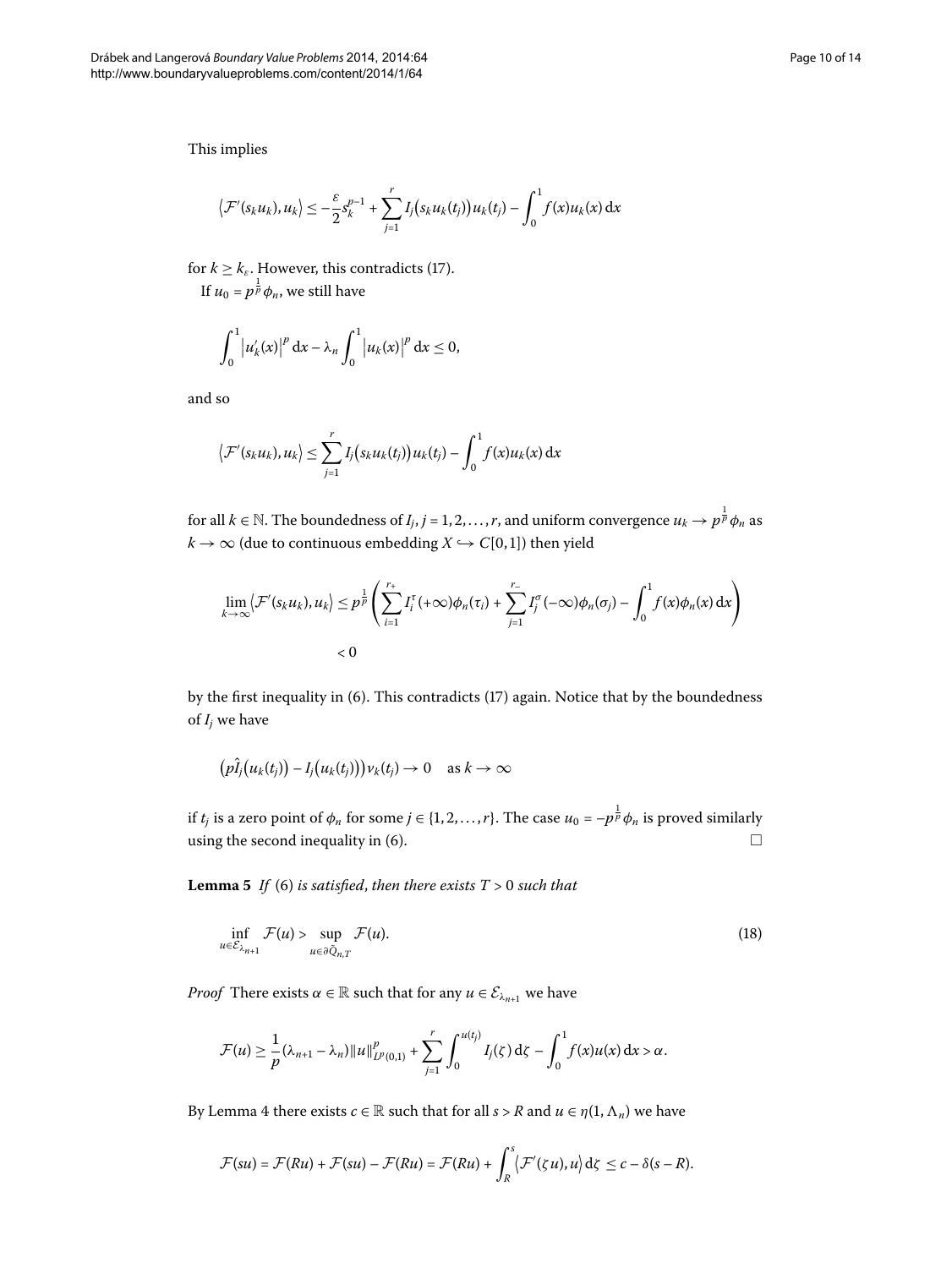Thus there exists  $T > R$  such that

$$
\mathcal{F}(su) \leq c - \delta(s - R) < \alpha
$$

for all  $s \geq T$ ,  $u \in \eta(1, \Lambda_n)$ . In particular,  $\mathcal{F}(u) < \alpha$  for all  $u \in \partial \tilde{Q}_{n,T}$  and (18) is proved.  $\Box$ 

<span id="page-10-0"></span>Now we can finish the proof of Theorem 2 under assumption (6). Indeed, it follows from (18[\)](#page-9-0) that  $\mathcal{E}_{\lambda_{n+1}} \cap \partial \tilde{Q}_{n,T} = \emptyset$  and thus the hypotheses of Theorem 3 hold with  $\mathcal{E} := \mathcal{E}_{\lambda_{n+1}}$  and *Q* :=  $\tilde{Q}_{n,T}$ . It then follows that  $\mathcal F$  has a critical point and hence [\(](#page-0-2)1), (2) has a solution.

Next we show that the sets  $\mathcal{E} := \mathcal{E}_{\lambda_n}$  and  $Q := Q_{n-1,T}$  satisfy the hypotheses of Theorem 3 if  $(5)$  $(5)$  is satisfied.

The principal difference consists in the fact that, in contrast with  $\eta(1,\Lambda_n)$ , the set  $\eta$ (-1,  $\mathcal{E}_{\lambda_n} \cap \mathcal{S}$ ) is not compact. That is why one more technical lemma is needed.

**Lemma 6** For any  $\varepsilon' > 0$ , there exists  $\delta > 0$  such that

$$
E(u) \ge \lambda_n + \delta \tag{19}
$$

 $f$ or  $u \in \eta(-1, \mathcal{E}_{\lambda_n} \cap \mathcal{S}) \setminus B_{\varepsilon'}(\pm \phi_n)$ . (Here  $B_{\varepsilon'}(\pm \phi_n)$  is the ball in X centered at  $\pm \phi_n$  with radius ε'.)

*Proof* We note that the pseudo-gradient flow *η* from Lemma 3 is constructed as a solution of the initial value problem  $\frac{d}{dt}\eta(t, u) = -\tilde{\nu}(\eta(t, u)), \eta(0, \cdot) = \text{id}, \text{ where}$ 

$$
\tilde{\nu}(u) = \begin{cases} \psi(u) \operatorname{dist}(u, \mathcal{K}_{\lambda_n}) \nu(u) & \text{for } u \in \tilde{\mathcal{S}} := \{w \in \mathcal{S} : E'(w) \neq 0\}, \\ 0 & \text{for } u \in \mathcal{S} \setminus \tilde{\mathcal{S}}, \end{cases}
$$

 $v(u)$  is a locally Lipschitz continuous symmetric pseudo-gradient vector field associated with *E* on  $\tilde{S}$  and  $\psi \rightarrow [0, 1]$  is a smooth function such that  $\psi(u) = 1$  for *u* satisfying  $\lambda_n$  $\tilde{\varepsilon} \le E(u) \le \lambda_n + \tilde{\varepsilon}$  and  $\psi(u) = 0$  for *u* satisfying  $E(u) \le \lambda_n - \varepsilon$  or  $\lambda_n + \varepsilon \le E(u)$ .

Let  $\varepsilon' > 0$  and  $u \in \eta(-1, \mathcal{E}_{\lambda_n} \cap \mathcal{S}) \setminus B_{\varepsilon'}(\pm \phi_n)$ . Without loss of generality, we may assume that  $E(u) \leq \lambda_n + \tilde{\varepsilon}$ . Let  $u_0 \in \mathcal{E}_{\lambda_n} \cap \mathcal{S}$  be such that  $u = \eta(-1, u_0)$ . Observe that there is a constant *M* > 0 such that for  $t \in [-1,1]$  we have

$$
\left\|\frac{d}{dt}\eta(t,u_0)\right\|\leq \left\|\tilde{\nu}(\eta(t,u_0))\right\|\leq \mathrm{dist}(\eta(t,u_0),\mathcal{K}_{\lambda_n})\left\|\tilde{\nu}(\eta(t,u_0))\right\|
$$

Hence *η*(*t*, *u*<sub>0</sub>) ∉ *B*<sub>ε'</sub>(±φ<sub>*n*</sub>) for *t* ∈ [−1,−1 +  $\frac{\varepsilon'}{2M}$ ]. Since *E* satisfies the Palais-Smale condition on S (see [\[](#page-13-12)13, Lemma 2]), there exists  $\rho > 0$  such that  $||E'(u)||_* \ge \rho$  for all  $u \in \{w \in S : \lambda_n \le$  $E(w) \leq \lambda_n + \tilde{\varepsilon} \} \setminus B_{\frac{\varepsilon'}{2}}(\pm \phi_n)$ . Then

$$
\left\| \frac{d}{dt} E(\eta(t, u_0)) \right\| = \left\| \left\langle E'(\eta(t, u_0)), \frac{d}{dt} \eta(t, u_0) \right\rangle \right\|
$$
  
\n
$$
= \left\| \psi(\eta(t, u_0)) \operatorname{dist}(\eta(t, u_0), \mathcal{K}_{\lambda_n}) \left\langle E'(\eta(t, u_0)), \psi(\eta(t, u_0)) \right\rangle \right\|
$$
  
\n
$$
\geq 1 \cdot \frac{\varepsilon'}{2} \cdot \min \{ \left\| E'(\eta(t, u_0)) \right\|, 1 \} \left\| E'(\eta(t, u_0)) \right\| \geq \frac{\varepsilon'}{2} \rho^2
$$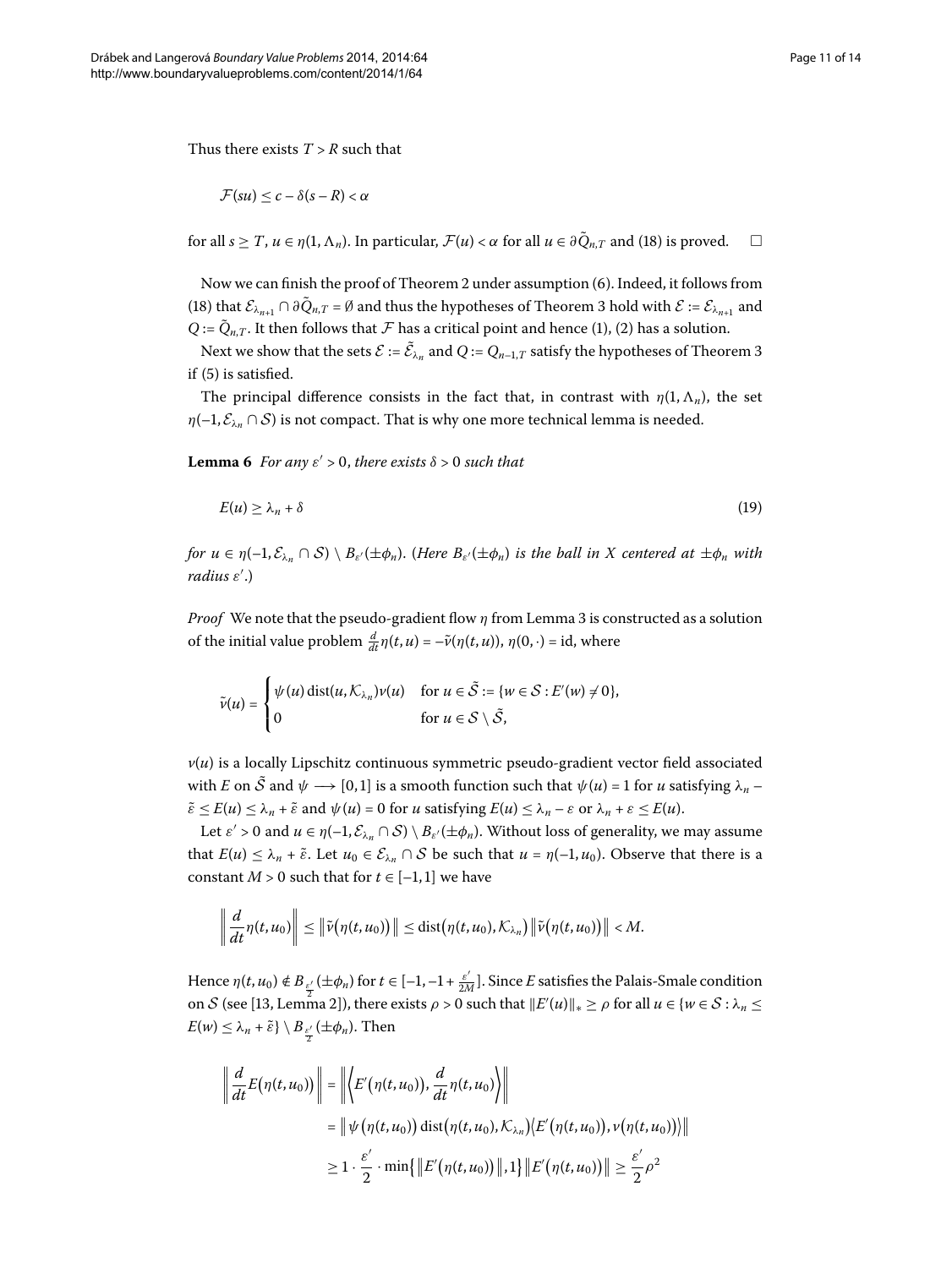for all  $t \in [-1, -1 + \frac{\varepsilon'}{2M}]$ . The last but one inequality holds due to the following property of *v*(*u*):

$$
\langle E'(u), v(u) \rangle > \min \{ ||E'(u)||, 1 \} ||E'(u)||
$$

(see [\[](#page-13-1)14] and [2]). We also used the fact that  $\psi(\eta(t, u_0)) \equiv 1$  for  $t \in [-1, 0]$ . Hence

$$
E(u) = E(\eta(-1, u_0)) = E\left(\eta\left(-1 + \frac{\varepsilon'}{2M}, u_0\right)\right) + \int_{-1 + \frac{\varepsilon'}{2M}}^{-1} \frac{d}{dt} E(\eta(t, u_0)) dt
$$
  
\n
$$
\geq E\left(\eta\left(-1 + \frac{\varepsilon'}{2M}, u_0\right)\right) + \frac{\varepsilon'}{2}\rho^2 \cdot \frac{\varepsilon'}{2M} \geq \lambda_n + \delta
$$

<span id="page-11-1"></span>with  $\delta = \frac{(\varepsilon' \rho)^2}{4M}$  $\frac{d^2 p}{4M}$ .

The following lemma is a counterpart of Lemma 4 in the case of condition (5).

**Lemma** 7 If (5) is satisfied, then there exist  $R > 0$  and  $\delta > 0$  such that  $\langle F'(su), u \rangle \ge \delta$  for *any*  $s \geq R$  *and*  $u \in \eta(-1, \mathcal{E}_{\lambda_n} \cap \mathcal{S})$ .

*Proof* We proceed via contradiction and assume that there exist  $s_k \to \infty$  and  $u_k \in$  $\eta(-1, \mathcal{E}_{\lambda_n} \cap \mathcal{S})$  such that

$$
\limsup_{k \to \infty} \langle \mathcal{F}'(s_k u_k), u_k \rangle \le 0. \tag{20}
$$

If there is  $\varepsilon' > 0$  such that  $u_k \in \eta(-1, \mathcal{E}_{\lambda_n} \cap \mathcal{S}) \setminus B_{\varepsilon'}(\pm \phi_n)$  for all *k* large enough, then Lemma 6 leads to the estimate

$$
\left\langle \mathcal{F}'(s_ku_k),u_k\right\rangle \geq \delta s_k^{p-1} + \sum_{j=1}^r I_j(s_ku_k(t_j))u_k(t_j) - \int_0^1 f(x)u_k(x) dx
$$

contradicting (20). Thus it must be  $u_k \to \pm p^{\frac{1}{p}}\phi_n$  as  $k \to \infty$ . If  $u_k \to p^{\frac{1}{p}}\phi_n$  as  $k \to \infty$ , we still have

$$
\int_0^1 |u_k'(x)|^p dx - \lambda_n \int_0^1 |u_k(x)|^p dx \ge 0,
$$

and so

$$
\langle \mathcal{F}'(s_ku_k), u_k \rangle \geq \sum_{j=1}^r I_j(s_ku_k(t_j))u_k(t_j) - \int_0^1 f(x)u_k(x) dx
$$

for all  $k \in \mathbb{N}$ . Similar arguments as in the proof of Lemma 4 lead to

$$
\lim_{k \to \infty} \langle \mathcal{F}'(s_k u_k), u_k \rangle \ge p^{\frac{1}{p}} \left( \sum_{i=1}^{r_+} I_i^{\tau}(+\infty) \phi_n(\tau_i) + \sum_{j=1}^{r_-} I_j^{\sigma}(-\infty) \phi_n(\sigma_j) - \int_0^1 f(x) \phi_n(x) dx \right)
$$
  
> 0

<span id="page-11-0"></span> $\Box$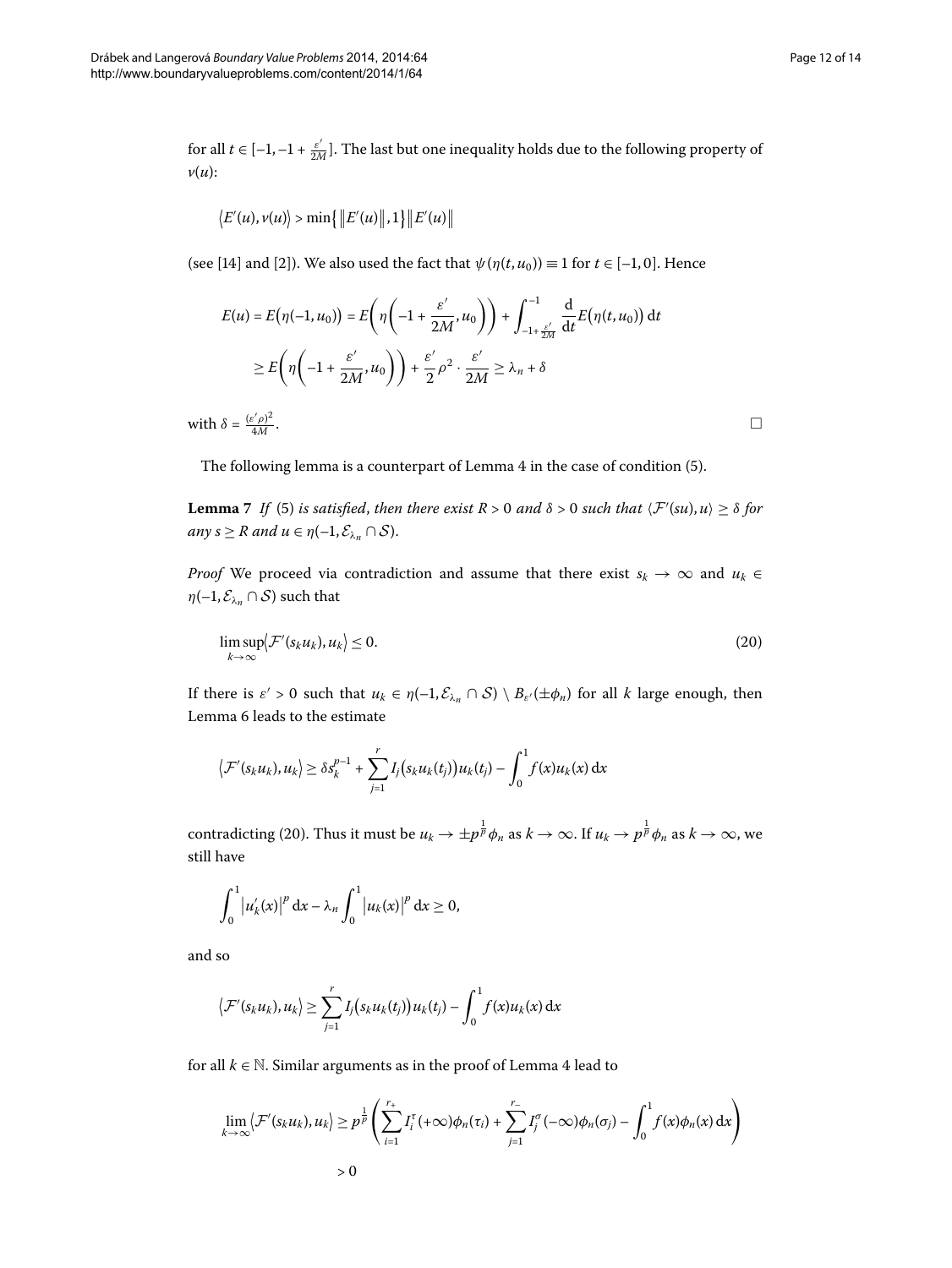by the second inequality in [\(](#page-2-1)5). This contradicts (20) again. The case  $u_k\to -p^{\frac{1}{p}}\phi_n$  as  $k\to$  $\infty$  is proved similarly but using the first inequality in (5[\)](#page-2-1).

**Lemma 8** If [\(](#page-2-1)5) is satisfied, then there exists  $T > 0$  such that

<span id="page-12-2"></span>
$$
\inf_{u \in \tilde{\mathcal{E}}_{\lambda_n}} \mathcal{F}(u) > \sup_{u \in \partial Q_{n-1,T}} \mathcal{F}(u). \tag{21}
$$

*Proof* By Lemma 7 there exists  $d \in \mathbb{R}$  such that for all  $s > R$  and  $u \in \eta(-1, \mathcal{E}_{\lambda_n} \cap \mathcal{S})$  we have

$$
\mathcal{F}(su) = \mathcal{F}(Ru) + \mathcal{F}(su) - \mathcal{F}(Ru) = \mathcal{F}(Ru) + \int_R^s \langle \mathcal{F}'(\zeta u), u \rangle d\zeta \geq d + \delta(s - R).
$$

Hence, there exists  $\alpha \in \mathbb{R}$  such that for any  $u \in \tilde{\mathcal{E}}_{\lambda_n}$  we have

 $\mathcal{F}(u) > \alpha$ .

On the other hand, for any  $s > 0$  and  $u \in \Lambda_{n-1}$ , we get

$$
\mathcal{F}(su) = \frac{1}{p} (\lambda_{n-1} - \lambda_n) ||su||_{L^p(0,1)}^p + \sum_{j=1}^r \int_0^{su(t_j)} I_j(\zeta) d\zeta - s \int_0^1 f(x) u(x) dx
$$
  
=  $(\lambda_{n-1} - \lambda_n) s^p + \sum_{j=1}^r \int_0^{su(t_j)} I_j(\zeta) d\zeta - s \int_0^1 f(x) u(x) dx.$ 

Thus, there exists *T* > 0 such that, for  $u \in \partial Q_{n-1,T}$ ,

 $\mathcal{F}(u) < \alpha$ 

and [\(](#page-12-2)21) is proved.  $\Box$ 

It follows that the sets  $\mathcal{E} := \mathcal{E}_{\lambda_n}$  and  $Q := Q_{n-1,T}$  satisfy the hypotheses of Theorem 3 if  $(5)$  $(5)$  is satisfied. The proof of Theorem 2 is thus completed.

**Final remark** Reviewers of our manuscript suggested to include some recent references on impulsive problems. Variational approach to impulsive problems can be found, *e.g.*, in [17[–](#page-13-16)21[\]](#page-13-17). The last reference deals with the *p*-Laplacian with the variable exponent  $p = p(t)$ . Singular impulsive problems are treated in  $[22-24]$  $[22-24]$ . Impulsive problems are still 'hot topic' attracting the attention of many mathematicians and the bibliography on that topic is vast.

#### <span id="page-12-1"></span><span id="page-12-0"></span>**Competing interests**

The authors declare that they have no competing interests.

### **Authors' contributions**

Both authors read and approved the final manuscript.

#### **Author details**

<sup>1</sup> Department of Mathematics, University of West Bohemia, Univerzitní 22, Plzeň, 306 14, Czech Republic. <sup>2</sup>NTIS, University of West Bohemia, Univerzitní 22, Plzeň, 306 14, Czech Republic.